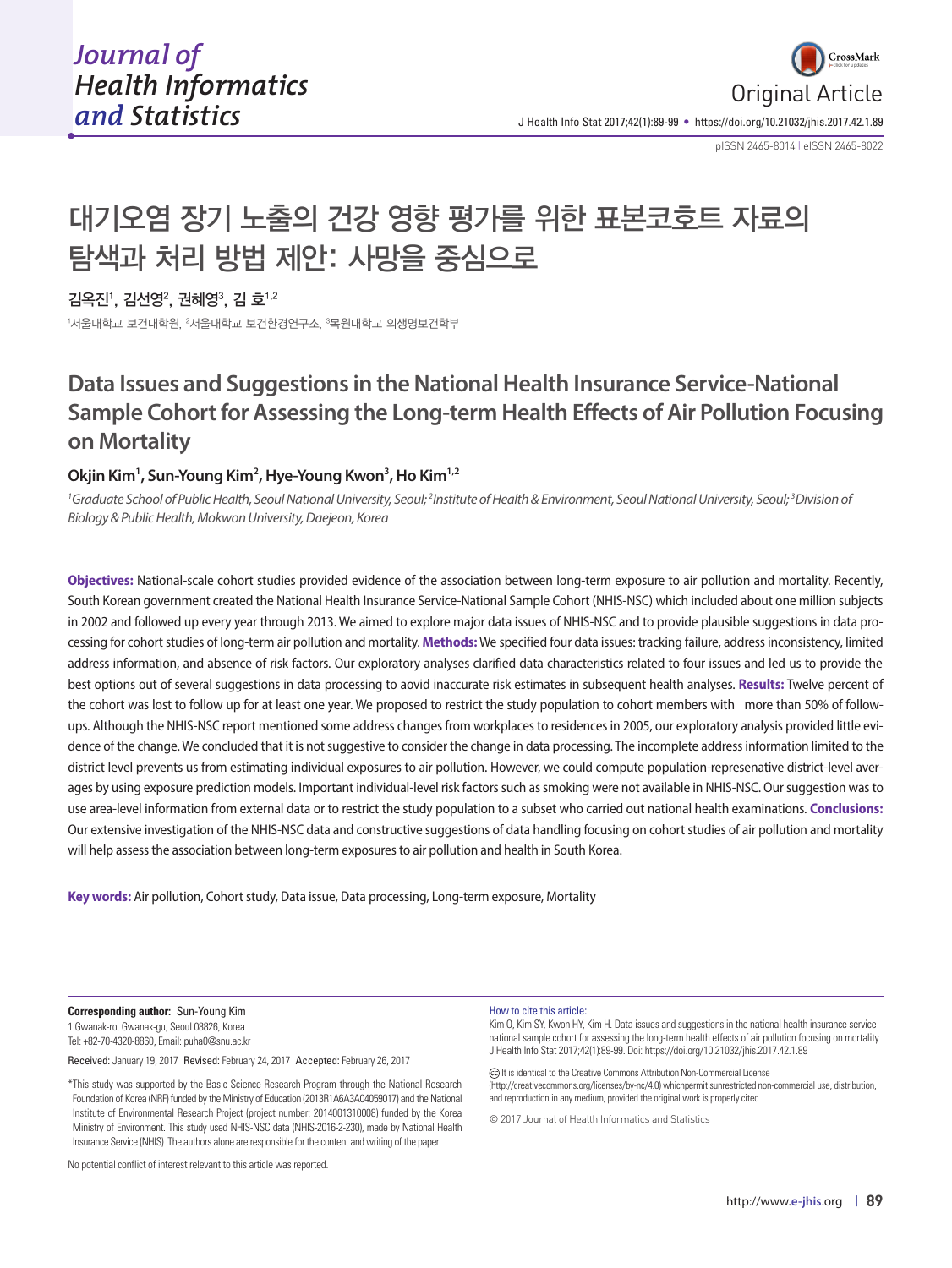# 서 론

코호트 자료를 이용한 대기오염 장기 노출 연구들은 오랜 기간 높 은 대기오염 농도에 노출되는 것이 사망 및 질병 이환의 위험을 높이 는 것으로 보고하였다[1-6]. 국내에서는 대기오염 장기 노출의 건강 영 향을 평가한 연구가 많이 보고되지 않았는데, 이는 이런 연구에 이용 할 수 있는 장기 추적 코호트 자료가 없었기 때문이다.

최근 건강보험공단은 2002년 국민건강보험 및 의료급여 대상자 중 일부를 대한민국 인구 집단에 대한 대표성을 갖는 표본으로 추출하여 '표본코호트(National Health Insurance Service-National Sample Cohort, NHIS-NSC)'를 구성하였다[7]. 코호트 구성 초기 해인 2002년 기준으로 총 1,205,340명이 표본코호트 대상자가 되었으며, 이들을 2013년까지 총 12년간 추적하였다. 추적된 정보는 개인별 주소, 연령, 성별, 소득, 사망 관련 정보, 질병 이환 및 의료 이용, 국가건강검진 결과 등이다. 모든 정 보는 거의 매년 재 수집되어 시간에 따른 변화를 파악할 수 있다.

표본코호트 자료를 이용하면 대기오염 장기 노출의 건강 영향을 대 한민국 전체 인구에 대한 대표성을 가지고 평가할 수 있다. 또한 매해 수집된 주소와 개인별 정보가 주소지 이동을 고려한 대기오염 개인 노 출 및 관심 요인들의 시간 변이 효과 보정 등을 가능하게 하여 역학 연 구 분야에서 연구 가치가 높다. 하지만 표본코호트 자료 구성에 이용된 원시 자료가 연구를 위해 설계 및 수집된 것이 아니므로 자료 처리 과 정 없이 통계 분석에 이용할 경우 부정확한 연구결과가 도출될 수 있다. 대기오염의 건강 영향을 평가한 코호트 연구는 확실성과 위중도가 큰 사망을 우선적으로 평가되어야 할 건강 결과로 고려하였다[8]. 국내 에서도 대기오염 장기 노출의 건강 영향을 평가하는 초기 단계로 다른 건강 결과보다는 사망에 초점을 맞춰 대기오염 장기 노출의 영향을 평 가하는 연구가 필요하다. 이런 이유로 본 연구는 주소지 이동을 고려 한 대기오염 장기 노출과 사망 간의 연관성을 파악하기 위한 연구와 이를 위한 최종 분석 자료를 선정하는 것을 가정하였다. 이를 위해 표 본코호트 자료를 탐색하고, 그 결과를 바탕으로 한 자료 처리 방법을 제시하는 것이 본 연구의 목적이다. 본 연구에서 제시되는 자료 처리 방법은 대기오염 역학 연구를 위한 자료 분석 시 개인 노출 평가와 건 강 영향 추정에 큰 영향을 미치는 요소들 중 네 가지 특성에 초점을 맞 추고자 한다. 본 연구에서 제시할 자료 특성은 코호트 대상자에 대한 추적 여부, 주소지 부여 기준의 일관성, 주소 자료의 완전성, 이용 가능 한 위험 요인이다.

## 대기오염과 사망의 연관성을 평가한 코호트 연구 방법론 개인 노출 평가 방법

북미와 유럽의 대기오염 역학 연구에서는 대기오염과 건강의 인과

적인 연관성을 평가하고자 대규모 코호트 자료를 이용하였는데, 그 결 과 높은 농도의 대기오염에 대한 장기 노출은 사망의 위험을 높이는 것으로 나타났다[1-5,9,10]. 최근 이런 연구들은 아시아 지역으로도 확 대되고 있다[11-13].

이들 연구에서 대기오염 개인 노출은 대기오염 측정소에서 측정된 대기오염 농도 자료로 평가되었다. 단순하게는 개인별 거주지에서 가 장 가까운 측정소의 측정치 혹은 근접한 여러 개의 측정소 측정치들 의 가중 평균, 거주지가 속한 행정 구역 혹은 도시 내 관측소 측정치들 의 평균을 이용했다[1,2,11-14]. 이러한 단순한 방법을 이용하면 측정소 와 개인 위치의 측정값 간의 차이에서 기인한 측정 오차(measurement error)가 포함될 수 있어 이후 건강 영향 분석에서 편향된 결과가 야기 될 수 있다. 측정 오차를 줄이기 위해 측정소 가까이 거주하는 개인들 만 분석에 포함하는 경우, 측정소가 설치되지 않은 지역 거주민은 연 구에 포함시킬 수 없게 된다. 기존의 설치된 측정소 또한 개인의 위치 와 이들이 노출되는 대기오염 농도를 반영하기에 수적으로 충분하지 않아 개인별 노출의 변이가 충분히 고려되지 못하는 문제도 있다.

최근 이러한 제한점을 극복하고자 통계 모형 혹은 대기질 모형을 기 반으로 한 대기오염 노출 예측 모형을 개발하고, 이를 통해 예측된 대 기오염 농도를 개인 노출 평가에 이용하고 있다[15-19]. 대기오염 노출 예측 모형을 대기오염 측정소가 설치되지 않은 지점의 대기오염 농도 를 예측할 수 있어 다양한 대상 및 지역에 대한 연구를 수행할 수 있 다. 이용 가능한 개인 주소가 있으면 이를 좌표화하는 지오코딩을 통 해 각 지점에서 예측된 대기오염 농도로 개인 노출을 평가하였다 [3,9,20,21]. 개인의 제한된 주소, 즉 우편 번호 지역 혹은 행정 구역 정보 만 이용할 수 있는 경우, 지역 중심점과 같이 인구 분포를 대표할 수 있 는 임의의 지점에서 예측된 대기오염 농도를 이용하여 개인별 노출을 평가하였다[10,22].

개인의 대기오염 노출 평가는 거주지 이동을 포함하는 방향으로 변 화되었다. 초기 연구에서는 주소 이동이 없다는 가정 하에 코호트 등 록 당시의 주소에서 측정 혹은 예측된 대기오염 농도를 개인의 장기 노출 대신 이용하였다. 후속 연구들에서 주소 이동을 고려하지 않은 노출 평가에는 측정 오류가 포함된 점이 지적되었다[1,23], 최근 연구에 서는 이를 바탕으로 거주지 이동에 따른 주소 자료를 확보하고, 이를 고려한 개인 노출이 분석에 이용되었다[3,10,21,22,24].

#### 통계 분석 방법

기존 연구에서 대기오염 장기 노출과 사망 간의 연관성을 평가하기 위해서 보정된 변수는 개인 수준의 성별, 연령, 인종, 소득, 결혼상태, 흡연, 음주, 체질량 지수(body mass index, BMI), 기저 질환, 미세먼지 혹은 위해 요인에 대한 직업적 노출 여부, 식이 행태 등이었고, 지역 수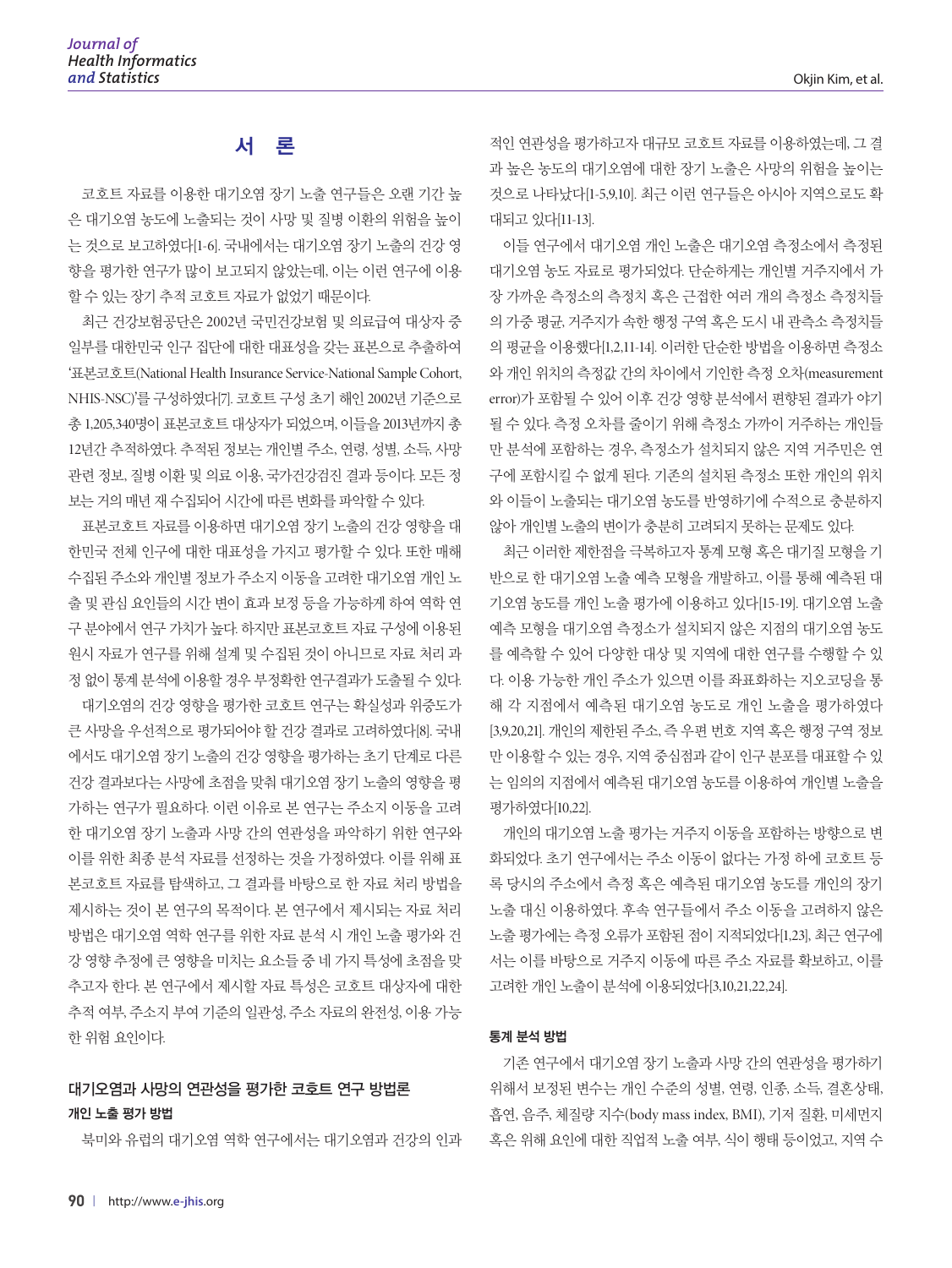준의 저소득자 비율, 고등학교 이수자 비율, 이민자 비율 등이었다. 일반적으로 대기오염 농도 증가에 따른 사망의 위험비(hazard ratio) 는 콕스의 비례 위험 모형(Cox proportional hazard model)을 이용한 생존 분석으로 추정되었다. 개인별 주소가 정기적으로 재 수집되어 시 간에 따라 다른 농도를 고려할 수 있는 경우 시간 가변 콕스 비례 위험

모형(time-varying Cox proportional hazard model)을 이용하기도 했다 [3,24].

# 연구 방법

#### 표본코호트 자료

본 연구에서 활용하고자 하는 표본코호트 자료는 대한민국 전체 인 구 집단에 대한 대표성을 갖도록 설계 및 추출된 자료다. 대상자는 약 백만 명으로, 2002년 전국의 국민건강보험 및 의료급여 대상자 중 성, 연령, 소득 분위(건강보험료), 자격에 따라 구분된 총 1,476개 층으로부 터 임의 추출되었고, 대상자들에 대한 자료는 2002년부터 2013년까지 총 12년간 추적 수집되었다[7]. 이때 자격은 가입한 보험 종류와 지위 에 따라 지역세대주, 지역세대원, 직장가입자, 직장피부양자, 의료급여 세대주, 의료급여세대원으로 구분된다. 사망 혹은 자격 박탈 등의 이 유로 감소된 대상자 수는 다음해 출생한 신생아 중 추가적으로 표본 을 선택하여 보충하도록 설계되었다. 모든 사망 관련 정보는 통계청의 국가 사망 통계 자료를 통해 확인되었으며, 사망 원인은 질병 및 관련 건강 문제의 국제 통계 분류 10차 개정판(International Statistical Classification of Disease and Related Health Problems 10th Revision, ICD-10)으로 표기되었다. 표본코호트의 대상자 수와 추적 기간은 미국의 대규모 코호트인 미국 암협회 코호트(the American Cancer Society cohort)와 비슷하다[1].

표본코호트 자료는 대상자들의 다양한 정보를 포함하고 있다. 이 자 료들은 국민건강정보 data base (DB)에서 추출되었는데, 이는 국민건강 보험 및 의료급여 대상자의 관리, 의료 비용 청구 및 지급을 목적으로 수집된 자료이다. 국민건강정보 DB는 자격, 진료, 건강검진의 총 3가지 DB로 구성되어있다. 자격 DB는 대상자들의 성별, 연령, 소득 분위, 자 격, 장애 등급, 사망 관련 정보, 거주지 등을 포함하고 있는데, 이 정보 는 대상자 관리를 위해 매년 재 수집된다. 진료 DB는 대상자가 국민건 강보험에서 보장하는 의료 이용을 한 경우 수집되는 정보로, 의료 이 용이 발생할 때마다 수집된다. 이 DB에는 환자 정보와 진료 내역 및 명 세서, 이용한 요양 기관의 정보 등이 포함되어 있다. 건강검진 DB는 국 민건강보험공단에서 시행하는 국가검진결과가 기록되어 있다. 국가건 강검진 대상자는 지역세대주와 직장가입자는 연령에 관계없이 받을 수 있고, 지역세대원, 직장피부양자, 의료급여 대상자는 만 40세 이상 부터 받을 수 있다. 검진은 일반적으로 격년으로 시행되는데, 비사무 직 직장가입자의 경우 매해 건강 검진을 받아야 한다. 또한 2008년부 터는 자격에 관계없이 만 40세, 만 66세의 대상자에게 생애전환기 건강 검진이 실시되고 있다.

표본코호트 자료는 보건학 및 의학적 연구 가치가 높다. 코호트 대 상자들은 전체 인구 집단에 대한 대표성을 가지고, 인구학적, 사회경제 적 정보뿐만 아니라 질병 및 사망 관련 정보를 포함하고 있기 때문이 다. 전체 대상자 중 국가건강검진 수진자의 경우에는 건강 행태 및 신 체 계측을 포함한 기초 검사 결과 또한 포함되어 있다. 대상자들의 자 료가 재 수집되는 것도 큰 장점인데, 시간에 따라 변화되는 요인들의 영향을 고려할 수 있기 때문이다. 하지만 이 자료를 구성하는 데 이용 된 원시 자료가 대기오염 역학연구를 위해 수집된 자료가 아니기 때문 에, 자료의 특성을 파악하고 이를 반영한 자료 처리 방법이 필요하다.

#### 4가지 특성 및 자료 탐색

본 연구에서는 표본코호트 자료를 활용하여 개인별 주소 이동을 고 려한 대기오염 장기 노출이 사망에 미치는 영향을 평가하기 위한 분석 을 가정하였다. 즉, 2002년 표본코호트 대상자인 1,024,350명을 2013년 까지 추적 관찰한 자료를 이용하여 대기오염 노출과 사망과의 연관성 을 평가하는 분석을 가정하였다. 선행연구를 바탕으로 자격 DB에서 성별, 연령, 소득 분위, 장애 등급, 검진 DB로부터 흡연, 음주, 건강 행 태, 신체 계측 정보를 보정해야 하는 위험요인으로 이용하는 것을 가 정하였다. 이런 분석 방법을 가정하였을 때 대기오염의 개인 노출 평가 및 건강 영향 평가에 영향을 줄 수 있고 고려되어야 할 표본코호트의 4가지 특성은 다음과 같다.

#### 연구 대상자에 대한 추적 여부

연구 대상자에 대한 추적 여부는 매년 수집되는 자격 자료의 수집 여부에 따라 결정된다. 국민건강정보 DB중 자격 DB는 국민건강보험 및 의료급여 대상자 관리 및 제공된 의료 서비스 지불 등을 목적으로 수집된 정보로, 일시적인 해외 거주 등의 이유로 자격이 상실된 사람들 의 정보는 수집되지 않는다. 연구 대상자 중 일시적인 자격 상실 등의 이유로 추적되지 않아 자료가 수집되지 않은 사람들의 분포를 확인하 기 위해 추적 실패 빈도와 기간 등에 대한 기술 통계량을 작성하였다.

#### 주소지 부여 기준의 일관성

표본코호트 자료에 포함된 일부 변수는 당시 행정 기준 등에 따라 수집되기 때문에 시기에 따라 수집된 변수와 그 내용이 달라진 경우 가 있다. 대상자들의 주소가 대표적인데, Lee et al. [25]은 초기 직장보 험 대상자, 즉 가입자와 피부양자 모두의 주소가 가입자의 직장 주소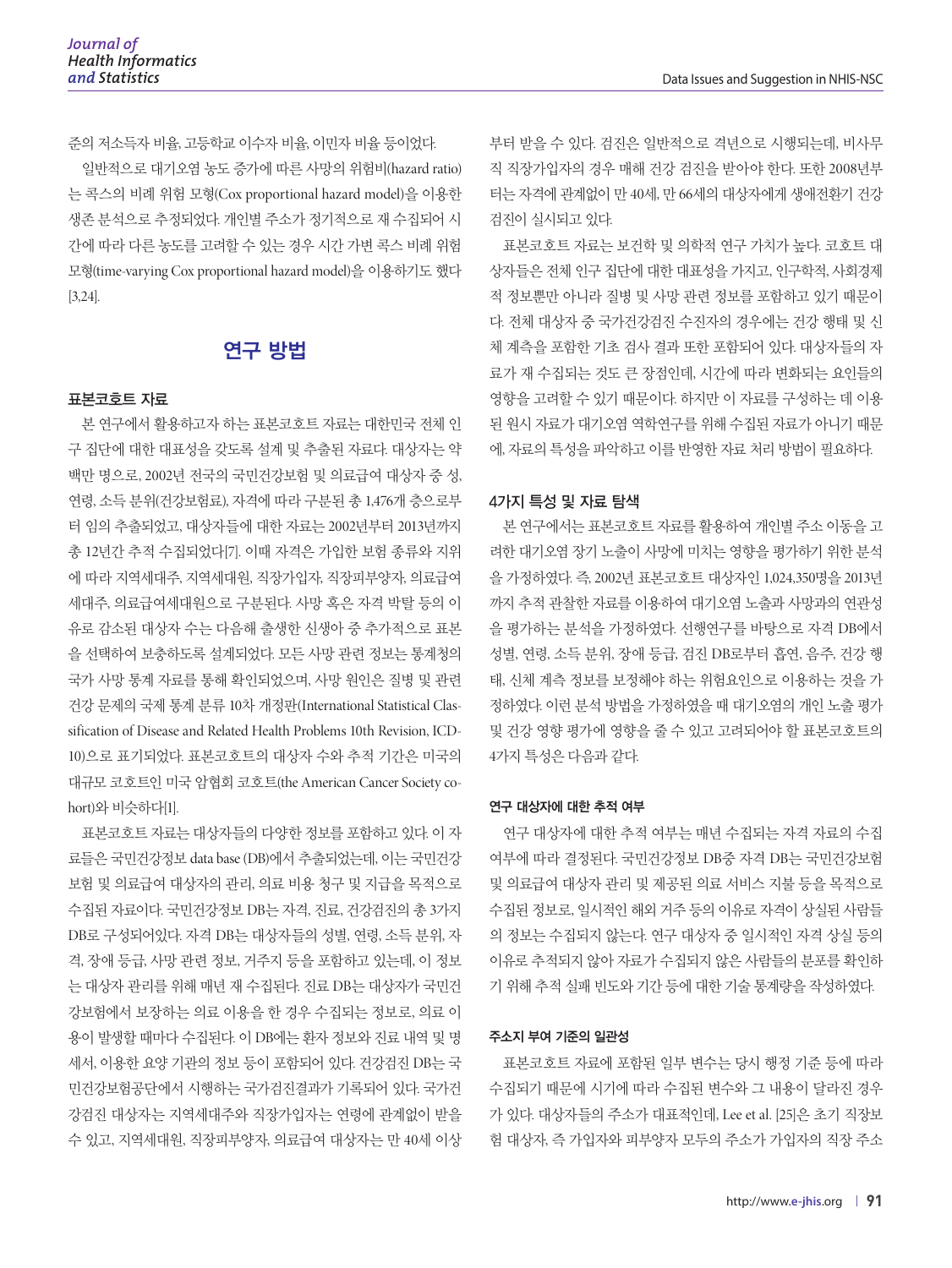로 수집되었으며, 2006년 이후 가입자의 거주지 주소로 변경되어 수집 되었다고 했다. 반면 지역보험 및 의료급여 대상자는 주소지 부여 기준 의 변화가 없었다고 했다. 일반적으로 개인별 대기오염 장기 노출은 거 주지 혹은 직장 소재지 등 한 곳을 중심으로 평가되는데, 거주지와 직 장의 주소지 혼용은 건강 영향 분석 결과에 의도하지 않은 영향을 끼 칠 수 있다. Lee et al. [25]의 보고서에서 언급된 주소지 기준 변화의 정 도 및 시기를 확인하기 위해 두 가지 분석을 실시하였다. 먼저 국민건 강보험 대상자를 중심으로 자격별 주소 변화율을 계산하였다. 주소 변화율은 연속된 두 해 동안 자격 변동이 없는 사람들 중 주소가 바 뀐 사람들의 비율로 계산하였다. 이때 연도별로 거주지 이동 비율이 크게 변화하지 않는다고 가정하면, 주소지 기준이 변경되었다고 언급 된 2006년에는 다른 자격에 비해 직장보험 대상자들의 주소 변화율이 높게 나타날 것이다. 이때 의료급여 대상자는 행정구역별로 관리되어 왔기 때문에 주소 부여 기준과 무관하여 분석에서 제외하였다. 추가적 으로 서울에 거주하는 50세 이상 직장가입자의 구별 분포를 계산하였 다. 50세 이상의 서울 거주자는 거주지 이동 빈도가 높지 않은 반면 직 장 소재지와 거주지가 동일 시군구에 위치할 가능성이 높지 않다고 보 았다. 따라서 2006년 전후로 표본코호트의 주소가 직장 소재지에서 거주지 주소로 변화되었다면 이들의 구별 분포 경향이 다를 것이라 가 정하였다. 이런 가설 하에 50세 이상의 서울 거주자 중 직장가입자를 대상으로 해서 2002, 2007, 2013년의 구별 주소 분포를 살펴보았다.

#### 주소 자료의 완전성

표본코호트는 개인 정보 보호 차원에서 대상자의 주소를 시군구로 제한해서 제공한다. 따라서, 주소를 기반으로 평가되는 대기오염 노출 은 동일한 시군구에 거주하는 모든 대상자들이 동일한 값을 가진다. 시군구는 지리적으로 매우 큰 단위로 개인별 노출을 평가하는 데 적 합하지 않을 수 있다. 주소 자료의 불완전성으로 인해 개인별 노출을 시군구 대표값으로 이용할 때 얼마나 많은 대상자들이 동일한 노출로 평가되는지 확인하기 위해 각 시군구 연구 대상자의 수를 시도에 따라 구분하여 계산하였다.

대기오염 노출 평가를 위해서는 대기오염 측정소의 자료를 이용하 는 것이 일반적이다. 그런데 2010년 기준으로 전국의 251개 시군구 중 61%에만 총 243개의 측정소가 설치되어 있다[26]. 관측된 대기오염 농 도만 이용하는 것으로는 전국에 거주하는 인구 집단의 대기오염 노출 을 대표하기 어렵다[26,27]. 또한 측정소가 설치된 지역과 그렇지 않은 지역에 거주하는 인구가 다른 성향을 가질 수 있다. 따라서, 연구 기간 동안 대기오염측정망 측정소가 설치여부에 따라 연구에 포함되거나 제외된 대상자들의 특성을 비교하였다.

#### 이용 가능한 위험요인

대기오염 장기 노출이 사망에 미치는 영향을 평가하기 위해서 대기 오염 외에 사망에 영향을 미치는 위험 요인들을 보정해야 한다. 따라 서 선행 연구에서 고려하였던 변수들을 정리하고, 이 중 표본코호트 자료에서 이용할 수 있는 변수들을 확인하였다.

## 자료 처리 방법 제시 연구 대상자에 대한 추적 여부

자격 상실로 일부 기간의 자료가 수집되지 않은 대상자들에 대한 자료 처리 방법은 다음과 같다. 일반적으로 추적 실패로 인해 노출 혹 은 위험 요인 자료를 이용할 수 없는 대상자는 연구에서 제외된다[1]. 표본코호트 자료를 이용한 연구에서도 연구 대상자에 대한 추적 실패 로 자료가 수집되지 않은 대상자를 분석에서 제외시킬 수 있다. 즉, 전 체 추적 기간 동안 자료 손실이 전혀 발생하지 않은 대상자들만 분석 에 포함시키는 방법이다. 이때 제외되는 대상자 수가 많아 분석 대상자 수가 크게 감소되면 통계적 검정력이 낮아지게 된다. 다른 방법으로는 한시적으로 추적에 실패한 대상자에 대해 추적되지 않은 일부 시기의 정보만 제외하고, 나머지 정보는 분석에 이용할 수 있다[10]. 마지막으 로, 손실된 정보를 다른 측정값으로 대체하는 방법을 고려할 수 있다. 예를 들면 자료가 손실된 시기와 가장 가까운 시기의 자료로 손실된 정보를 대체하는 방법이다.

#### 주소지 부여 기준의 일관성

개인 주소가 거주지가 아닌 직장 주소로 수집된 자료를 처리하는 방법으로 다음 세 가지를 고려할 수 있다. 먼저 직장 주소가 수집된 대 상자, 즉 2002년부터 2005년 사이에 직장보험 대상자였던 사람들을 모 두 연구에서 제외시킬 수 있다. 다른 방법으로는 수집된 직장 주소를 다른 해에 수집된 동일 대상자의 거주지 주소로 대체하여 이용할 수 있다. 이 방법은 대상자들의 거주지 이동 빈도가 빈번하지 않다는 가 정 하에 고려할 수 있는 방법으로, 예를 들어 직장 주소로 주소 정보 가 수집되었던 4년 내내 직장보험 대상자라면 이 기간의 주소는 2006 년의 거주지 주소로 대체될 수 있다. 따라서 이 기간 내에 실제 거주지 가 변경되었다면 전혀 다른 지역이 거주지로 선택될 수도 있다. 마지막 으로 표본코호트 자료에서 주소 부여 기준 변화가 건강 영향 분석에 미치는 영향이 미미할 것이라는 가정 하에 자료 수정 없이 이용하는 방법도 있다.

#### 주소 자료의 완전성

시군구로 제한된 주소 사용과 대기오염 노출 평가에 이용되는 대기 오염 측정소의 설치 지역과 수가 제한적이라는 점을 고려할 때 제안할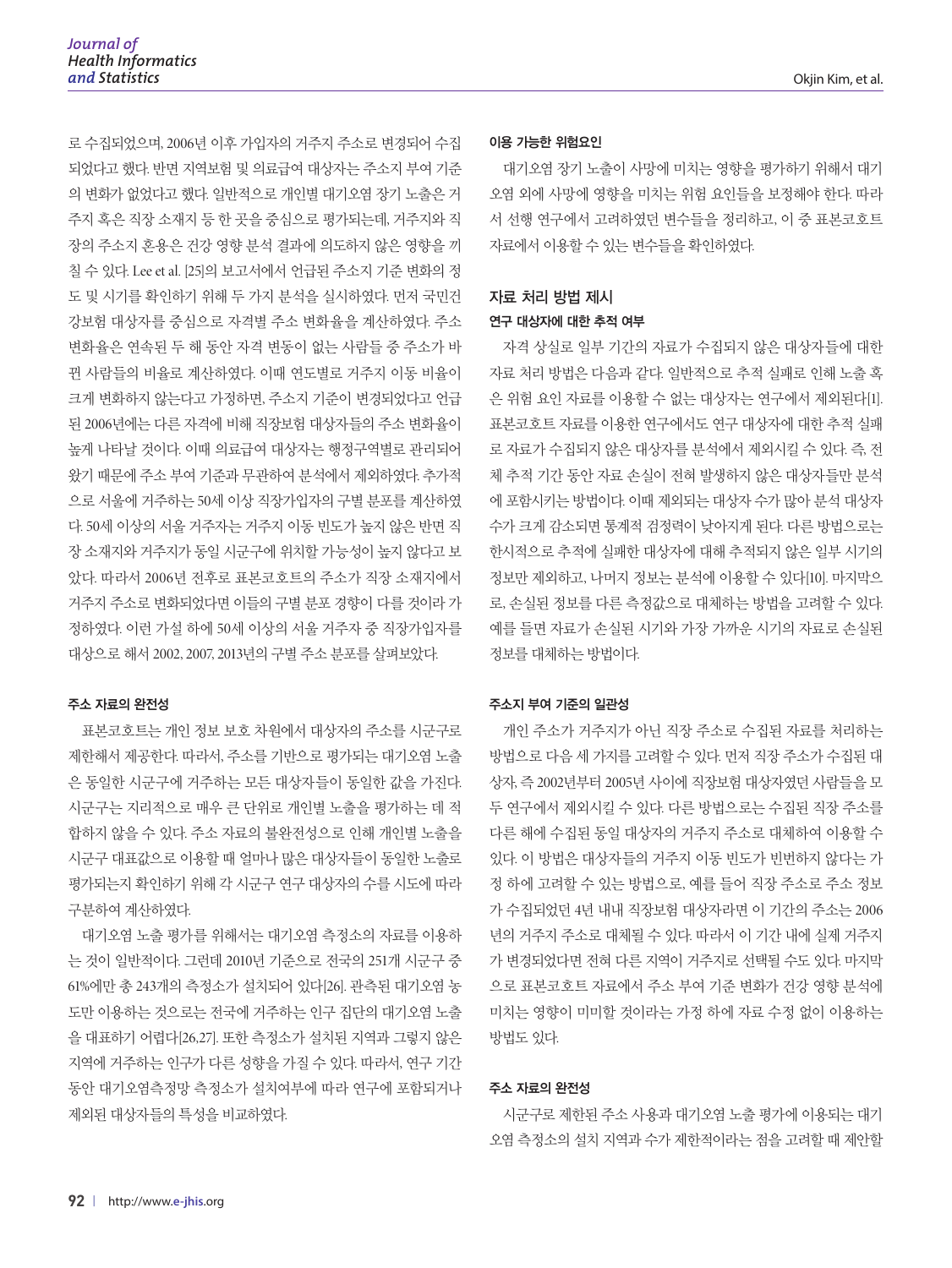수 있는 개인별 대기오염 노출 평가 방법은 다음과 같다. 먼저 개인 노 출을 시군구 단위로 평가하되, 측정소가 설치된 지역 거주민만 연구 대상자로 선정하는 방법이다. 이때 전국 39%의 시군구 거주자가 연구 에서 제외되어 전체 인구 집단에 대한 대표성은 가지지 못할 수 있다 [26]. 이런 점을 극복하기 위해서 최근 대기오염 장기 노출 연구에서 이 용되고 있는 노출 예측 모형을 이용하는 방법을 고려할 수 있다. 시군 구별 대기오염 농도에 대한 대표성을 갖도록 개발된 대기오염 예측 모 형을 이용하여, 이로부터 얻은 시군구별 연평균 대기오염 농도를 개인 노출에 이용할 수 있다[26,27].

#### 이용 가능한 위험요인

대기오염 장기 노출이 사망에 미치는 영향을 정확하게 파악하기 위 해서는 개인 혹은 지역 수준의 변수 효과가 보정되어야 한다. 표본코 호트 자료를 구성하는 3가지 DB는 각기 다른 변수에 대한 정보를 포 함하고 있다. 자격 DB는 전체 대상자의 성별, 연령, 소득 수준 등의 정 보를 포함하고 있다. 진료 DB는 전체 대상자의 의료 이용 중 국민건강 보험에서 비용을 부담하는 의료 이용에 대한 정보를 포함하고 있다. 진료 DB에 포함된 의료 이용 정보가 청구 자료라는 한계점에도 불구 하고, 질병 코드 및 약제 처방 자료를 이용하여 혼란 요인으로 작용될 수 있는 기저 질환 등의 효과를 보정할 수 있다는 강점이 있다. 건강검 진 DB는 건강보험공단에서 제공하는 검진을 수진자의 건강 행태, 기 저 질환, 생활 습관 등에 대한 설문 결과와 신체 계측 및 기초 검사 결 과를 포함한다. 각 DB가 포함하고 있는 정보들을 이용하여 대기오염 장기 노출과 사망 간의 연관성을 평가할 때 위험 요인을 보정하는 방 법은 다음과 같다. 먼저 표본코호트 대상자를 모두 연구 대상자로 선 정하되, 이용할 수 있는 최대한의 개인 수준의 변수를 보정할 수 있다. 이때 선행 연구들에서 보정된 변수들 중 이용 가능한 개인 수준의 변 수가 없다면 외부 자료, 예를 들면 총인구조사 자료 혹은 지역사회건강 조사 등의 자료를 이용하여 지역 수준의 변수로 대신 이용할 수 있다. 국가건강검진 대상자의 경우 전체 코호트 대상자보다 많은 개인 변수 를 포함하고 있다. 따라서 보다 많은 개인 수준의 변수 사용을 위해서 는 연구 대상자를 건강검진 대상자로 한정하여 분석하는 방법도 있다.

# 연구 결과

#### 표본코호트

전체 연구 대상자 총 추적 기간 동안 총 55,798건(5.4%)의 사망이 발생 하였고, 사망 외의 이유로 중도 탈락된 사람들은 총 57,387명(5.6%)이었

**Table 1.** Summaries of characteristics of study population of NHIS-NSC by 2002 and 2013

| Characteristics           |                                    |              |                                | Year $(\%)$               |  |
|---------------------------|------------------------------------|--------------|--------------------------------|---------------------------|--|
|                           |                                    |              | $2002 (N = 1,025,340,100.0\%)$ | 2013 (N = 917,254, 89.5%) |  |
| Sex                       | Male                               |              | 50.1                           | 49.8                      |  |
|                           | Female                             |              | 49.9                           | 50.2                      |  |
| Age (y)                   | $0 - 19$                           |              | 27.2                           | 12.6                      |  |
|                           | $20 - 64$                          |              | 65.1                           | 73.4                      |  |
|                           | $\geq 64$                          |              | 7.8                            | 14.0                      |  |
| Area                      | Seoul                              |              | 21.3                           | 20.0                      |  |
|                           | 7 metropolitan cities <sup>1</sup> |              | 26.4                           | 26.2                      |  |
|                           | Gyeonggi province                  |              | 20.6                           | 23.5                      |  |
|                           | 8 provinces <sup>2</sup>           |              | 31.7                           | 30.3                      |  |
| Eligibility of NHI        | Self-employed insured              | Householder  | 17.4                           | 14.5                      |  |
|                           |                                    | House member | 31.2                           | 15.7                      |  |
|                           | Employee insured                   | Insured      | 16.7                           | 30.6                      |  |
|                           |                                    | Dependent    | 31.7                           | 36.1                      |  |
|                           | Medical aid beneficiaries          | Householder  | 1.6                            | 2.2                       |  |
|                           |                                    | House member | 1.4                            | 1.0                       |  |
| Income <sup>3</sup> $(%)$ | Medical aid beneficiaries          |              | 3.0                            | 3.1                       |  |
|                           | $0 - 20$                           |              | 12.1                           | 14.2                      |  |
|                           | $21 - 50$                          |              | 24.7                           | 24.0                      |  |
|                           | 51-90                              |              | 47.0                           | 44.2                      |  |
|                           | 91-100                             |              | 13.2                           | 14.6                      |  |

NHI, the national health insurance.

<sup>1</sup>All metroplitan cities except Seoul: Pusan, Deagu, Incheon, Kwangju, Deajeon, Ulsan, and Sejong.

2 All provinces except Gyeonggi: Gangwon, Chungcheongbuk, Chungcheongnam, Jeollabuk, Jeollanam, Gyeongsangbuk, Gyeongsangnam, and Jeju.

<sup>3</sup>NHIS-NSC provided income as percentiles ("The manual for User of the National Health Insurance Service of National Sample Cohort Database") without original continuous income data.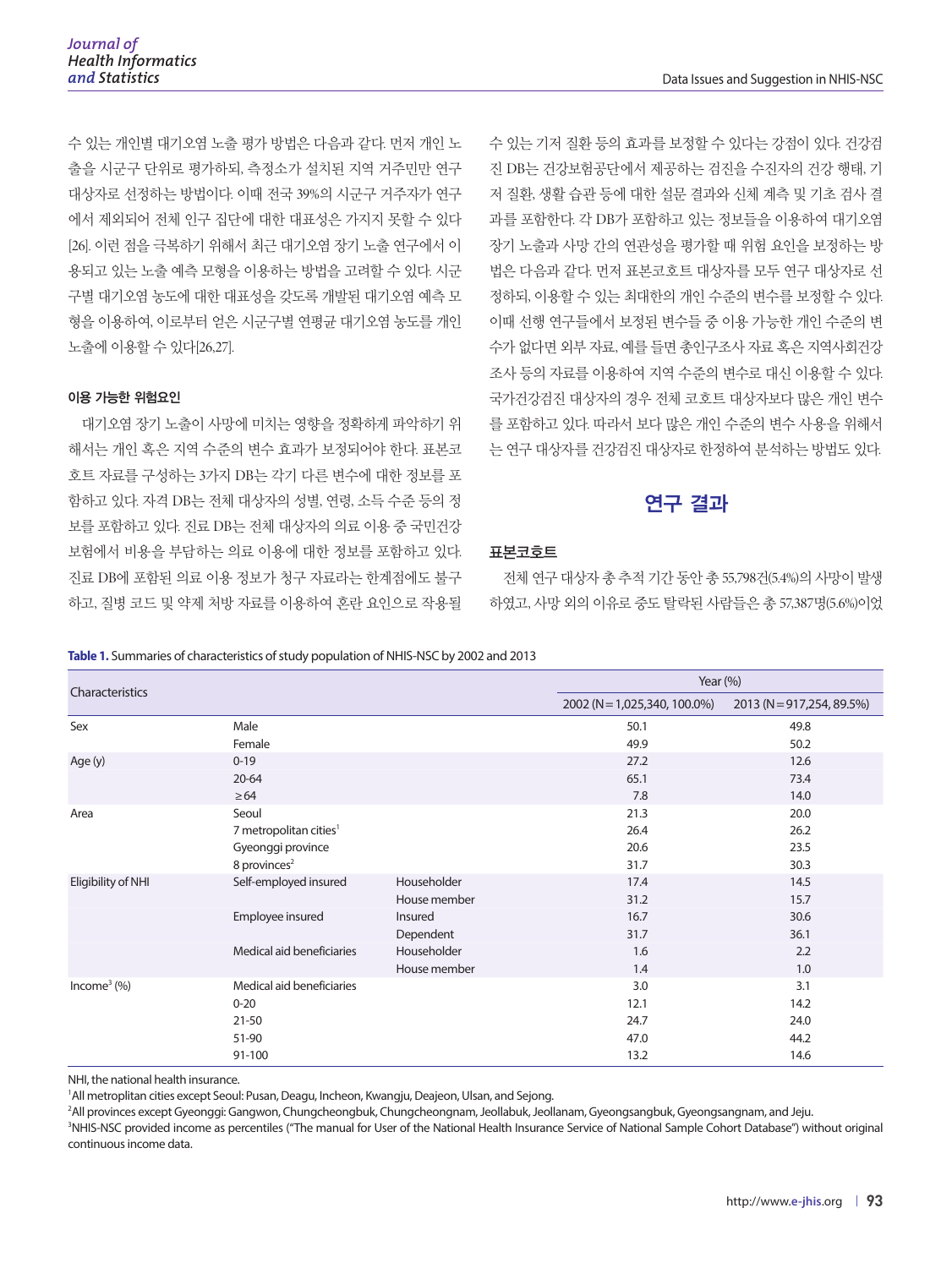다. 코호트 등록 당시 서울과 경기도에 거주하는 성인의 비율이 높았고, 지역과 직장보험의 피부양자이면서 가구 소득이 50-90% 사이인 대상자 의 비율이 높았다. 연구 종료 시기인 2013년에는 지역별 거주 분포와 가 구 소득분포는 2002년과 비슷했던 반면, 직장가입자인 성인, 특히 노인 여성의 비율이 증가되었고 지역세대원 비율은 감소되었다(Table 1).

#### 자료 탐색

#### 연구 대상자에 대한 추적 여부

전체 대상자 1,025,340명 중 119,477명(11.7%)의 자료가 추적 실패로 인해 누락되었다. 이 중 96,421명(80.7%)은 1년치의 자료만 누락된 것으 로 확인되었다(Table 2). 개인별 추적 실패 기간의 평균은 1.3년, 표준편 차는 0.8년이었고, 최대 7년의 자료가 누락된 경우가 있었다.

#### 주소지 부여 기준의 일관성

자격별 주소 변화율을 살펴본 결과는 다음과 같다. 전체 직장보험

**Table 2.** Numbers of study subjects of NHIS-NSC across years of tracking failure

| Total tracking failure periods (y) | n       | $\%$  |
|------------------------------------|---------|-------|
|                                    | 96,421  | 80.7  |
| 2                                  | 15,323  | 12.8  |
| 3                                  | 4,078   | 3.4   |
| $\overline{4}$                     | 2,097   | 1.8   |
| 5                                  | 918     | 0.8   |
| 6                                  | 460     | 0.4   |
| 7                                  | 180     | 0.2   |
| Total                              | 119,477 | 100.0 |

NHIS-NSC, national health insurance service-national sample cohort.



**Figure 1.** Temporal trend of proportions of NHIS-NSC subjects who had different addresses from the previous year by insurance type and eligibility. Insurance type: S, self-employed; E, employee insured; eligibility. NHIS-NSC, national health insurance service-national sample cohort. Insurance (or

대상자 중 직장가입자의 주소는 연도에 따라 큰 차이를 보이지 않았 고, 직장피부양자의 주소가 2006-2007년 사이와 2009-2010년 사이에 크게 변동된 것으로 나타났다. 지역보험대상자에서는 이런 경향이 나 타나지 않았다(Figure 1). 서울에 거주하는 50세 이상의 직장가입자들 의 구별 인구 분포를 살펴본 결과, 대상자들의 구별 분포가 연도별로 차이를 보이지 않았다. 특히 직장 주소로 표기되었다고 보고된 2007년 이전의 인구 분포가 다른 해의 분포와 다르지 않았으며, 다수의 사업 장이 있는 강남구, 영등포구, 서초구, 중구, 마포구 등에서의 비율이 특 별히 높은 경향을 보이지 않았다(Figure 2).

#### 주소 자료의 완전성

2002년 기준으로 대상자들은 전국 244개 시군구에 거주하며, 한 시 군구 당 평균 4,203명(표준편차, standard deviation [SD]: 3,218)이 거주 하는 것으로 나타났다. 시도별로 살펴보면 서울시의 구별 평균 연구 대 상자 수는 8,720명(SD: 2,587)으로 가장 많았고, 대구, 대전, 광주, 인천 순으로 시군구별 평균 연구 대상자 수가 많았다. 강원도는 한 시군구 당 평균 1,776명(SD: 1,706)의 연구 대상자가 포함되어 가장 적은 값을 나타냈다. 그 뒤로는 전남, 경북, 제주 순으로 시군구별 연구 대상자 수 가 적은 것으로 나타났다.

전체 연구 기간동안 측정소가 설치된 지역에 거주하는 대상자는 시 도에 고르게 거주하는 중장년층 대상자인 반면, 측정소가 설치되지 않은 지역에 거주하는 대상자는 시를 제외한 도지역에 거주하는 중장 년 및 노인이 다수를 차지하였다. 따라서 측정소가 있는 시군구만 포 함하면 이들은 연구에서 제외되게 된다(Table 3).

#### 이용 가능한 위험 요인

대기오염의 건강영향을 평가한 선행 코호트 연구에서는 성별, 연령,



**Figure 2.** Percents of the employee-insured (≥50 years) across 25 districts in Seoul from NHIS-NSC in 2002, 2007, and 2013. NHIS-NSC, national health insurance service-national sample cohort.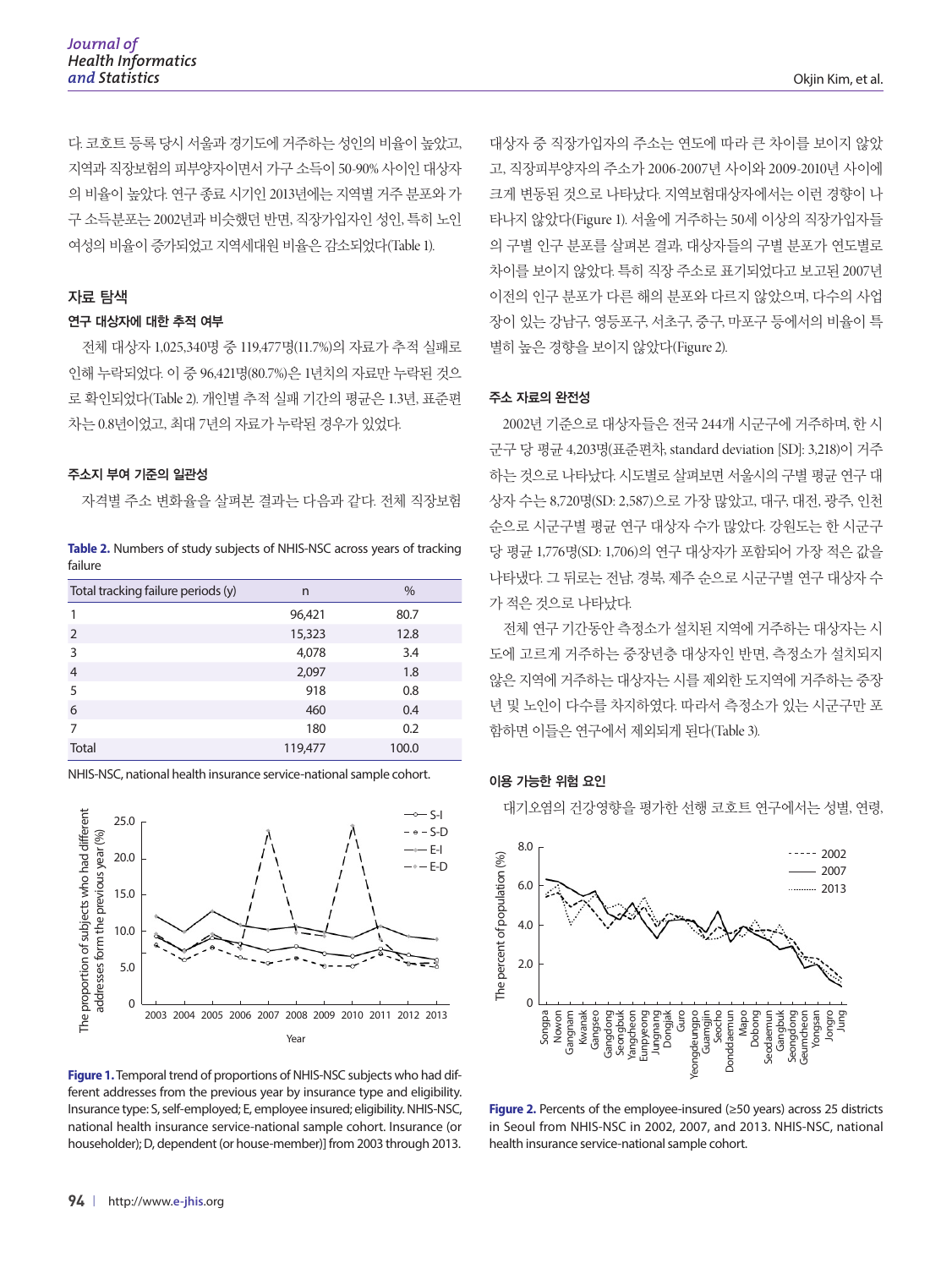| Characteristics           |                                    |                     | Area with monitoring sites<br>$(n = 743, 106, 72.5\%)$ | Areas without monitoring<br>sites (n = 282,234, 27.5%) |
|---------------------------|------------------------------------|---------------------|--------------------------------------------------------|--------------------------------------------------------|
| Sex                       | Male                               |                     | 50.1                                                   | 50.0                                                   |
|                           | Female                             |                     | 49.9                                                   | 50.0                                                   |
| Age (y)                   | $0 - 19$                           |                     | 27.7                                                   | 25.7                                                   |
|                           | 20-64                              |                     | 65.9                                                   | 62.9                                                   |
|                           | $\geq 64$                          |                     | 6.4                                                    | 11.4                                                   |
| Area                      | Seoul                              |                     | 28.8                                                   | 1.4                                                    |
|                           | 7 metropolitan cities <sup>1</sup> |                     | 27.9                                                   | 22.7                                                   |
|                           | Gyeonggi province                  |                     | 20.0                                                   | 22.2                                                   |
|                           | 8 provinces <sup>2</sup>           |                     | 23.4                                                   | 53.7                                                   |
| Eligibility of NHI        | Self-employed insured              | Insured             | 17.1                                                   | 18.2                                                   |
|                           |                                    | Dependent           | 30.5                                                   | 32.9                                                   |
|                           | Employee insured                   | Insured             | 17.7                                                   | 14.1                                                   |
|                           |                                    | Dependent           | 32.2                                                   | 30.4                                                   |
|                           | Medical-aid beneficiaries          | Householder         | 1.3                                                    | 2.6                                                    |
|                           |                                    | Member of household | 1.2                                                    | 1.8                                                    |
| Income <sup>3</sup> $(%)$ | Medical-aid beneficiaries          |                     | 2.5                                                    | 4.4                                                    |
|                           | $0 - 20$                           |                     | 11.5                                                   | 13.7                                                   |
|                           | $21 - 50$                          |                     | 23.9                                                   | 26.8                                                   |
|                           | 51-90                              |                     | 47.8                                                   | 45.0                                                   |
|                           | 91-100                             |                     | 14.4                                                   | 10.1                                                   |

**Table 3.** Individual characteristics of NHIS-NSC subjects between the areas with and without regulatory air pollution monitoring sites for 2002-2013

NHI, the national health insurance.

1 All metroplitan cities except Seoul: Pusan, Deagu, Incheon, Kwangju, Deajeon, Ulsan, and Sejong.

2 All provinces except Gyeonggi: Gangwon, Chungcheongbuk, Chungcheongnam, Jeollabuk, Jeollanam, Gyeongsangbuk, Gyeongsangnam, and Jeju. 3 NHIS-NSC provided income as percentiles ("The manual for User of the National Health Insurance Service of National Sample Cohort Database") without original continuous income data.

소득, 교육수준, 결혼 상태, 흡연, 음주, 체질량 지수, 식이, 과거 질병력, 직업적인 노출 정보 등을 보정하였다. 선행 연구에서 보정된 변수들 중 전체 연구 대상자에 대해 이용할 수 있는 변수는 성별, 연령, 소득이다. 더 많은 개인 수준의 변수를 이용하기 위해서는 의료 이용 정보와 국 가건강검진 결과 자료를 이용할 수 있다. 의료 이용 정보를 이용하여 과거 및 기저 질환 등의 효과를 보정할 수 있으며, 건강 검진 결과를 통 해 흡연 및 음주와 건강 행태, 체질량 지수, 설문을 통해 얻은 과거 질 병력 등을 보정할 수 있다. 교육수준과 결혼 상태, 직업적인 노출 여부 에 대한 자료는 표본코호트 자료를 이용해서는 보정하기 어렵다.

## 자료 처리 방법에 대한 제안 연구 대상자에 대한 추적 여부

자료 손실이 발생한 대상자는 전체 대상자의 11.7%로 이들을 모두 분석에서 제외하면 전체 인구에 대한 대표성을 잃을 수 있다. 또한 표 본 수가 감소되어 통계적 검정력이 감소될 수 있다. 이런 한계점을 극 복하기 위해 손실된 자료, 특히 노출 계산에 이용되는 대상자의 주소 를 대상자들의 거주지 이동이 빈번하지 않다는 가정 하에 가장 가까 운 해의 값으로 대체하여 사용할 수 있다. 이때 대체하여 사용된 정보 와 손실된 자료 간의 차이에 따른 노출의 오분류 오류가 발생할 수 있 고, 오류의 방향성을 예측하기 어렵다는 한계점이 있다. 따라서 본 연 구에서는 전체 연구 대상자를 분석에 포함시키되, 손실된 자료는 결측 처리하여 이용하는 것을 제안한다. 이때 개인별 노출 계산에 이용되는 주소가 전체 추적 기간 중 50% 이상 결측값으로 기록된 대상자는 연 구에서 제외하는 것을 추가로 제안한다. 이를 통해 자료로 계산되는 개인별 노출이 전체 추적 기간에 대한 대표성을 갖는 자료만 연구에 포함할 수 있다.

#### 주소지 부여 기준의 일관성

연구 대상자의 자격별로 주소 변화율의 추이를 확인한 결과, Lee et al. [25] 저자들의 보고서 내용에서 제시된 내용을 확인할 수 없었다. Lee et al. [25] 저자들에 따르면 2006년 이전 직장보험 가입자의 주소는 직장 주소지이며, 2006년 거주지 주소로 변경되었기 때문에 2005년 대 비 2006년 직장가입자의 주소 변화율이 다른 해에 비해 크게 증가되 어야 한다. 하지만 2006년 직장보험 가입자의 주소 변화율은 다른 해 와 크게 차이가 없어 주소지 기준이 변경되었다고 보기 어렵다(Figures 1, 2). 반면, 직장피부양자의 주소 변화율은 2006-2007년 사이와 2009-2010년 사이에 증가되는 경향을 보였다(Figure 1). 그러나 직장피 부양자의 주소지 부여 기준 변경에 대해서는 보고서나 건강보험공단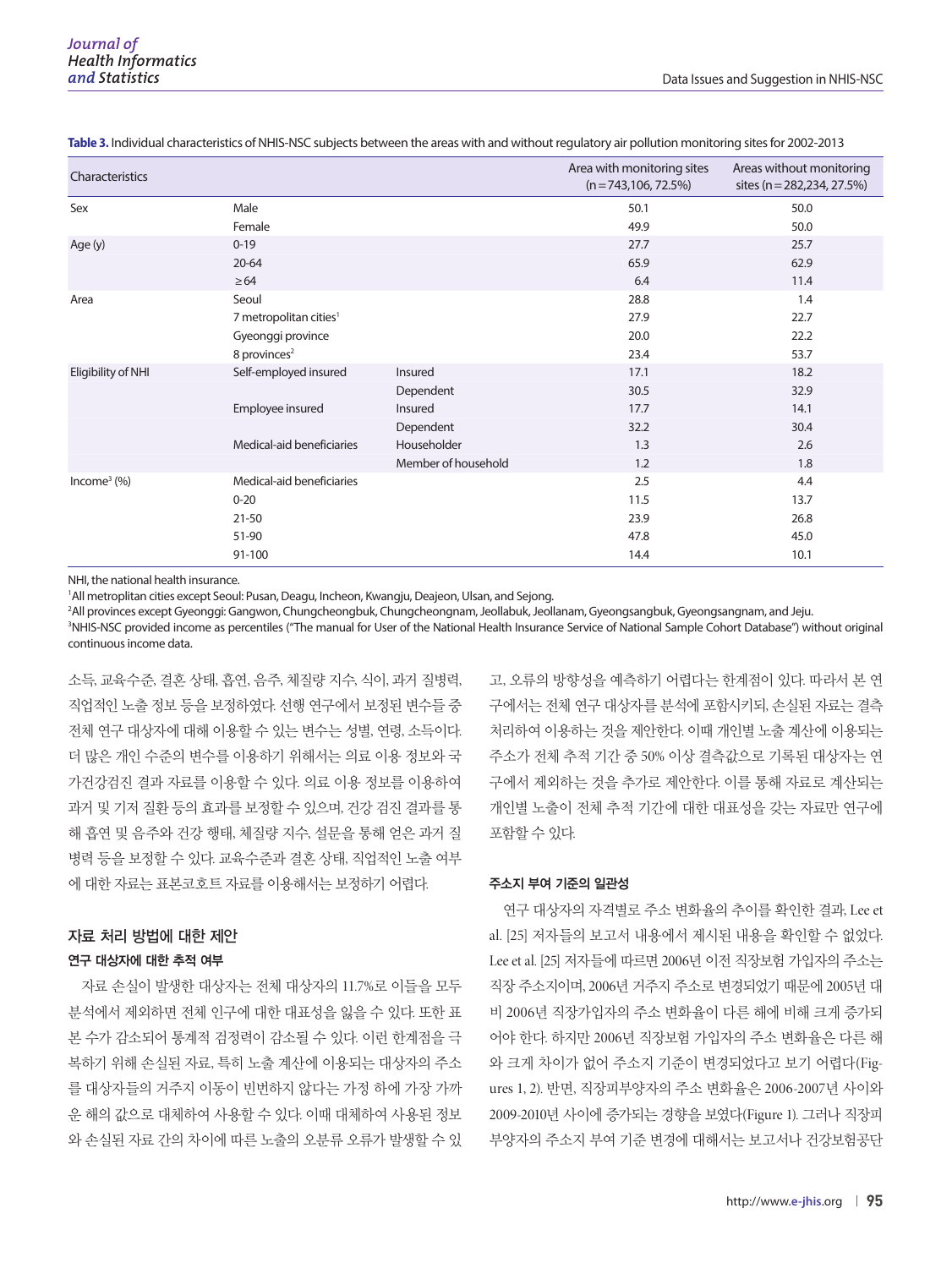| Characteristics         |                                    |                     | Study pop.<br>$(N = 1,025,340,100.0\%)$ | NHE examinee in 2002<br>$(N=113,641, 11.1\%)$ |
|-------------------------|------------------------------------|---------------------|-----------------------------------------|-----------------------------------------------|
| Sex                     | Male                               |                     | 50.1                                    | 63.5                                          |
|                         | Female                             |                     | 49.9                                    | 36.5                                          |
| Age (y)                 | $0 - 19$                           |                     | 27.2                                    | 0.3                                           |
|                         | 20-64                              |                     | 65.1                                    | 93.5                                          |
|                         | $\geq 64$                          |                     | 7.8                                     | 6.2                                           |
| Residential district    | Seoul                              |                     | 21.3                                    | 18.0                                          |
|                         | 7 metropolitan cities <sup>1</sup> |                     | 26.4                                    | 28.2                                          |
|                         | Gyeonggi province                  |                     | 20.6                                    | 19.2                                          |
|                         | 8 provinces <sup>2</sup>           |                     | 31.7                                    | 34.7                                          |
| Eligibilities of NHI    | Self-employed insured              | Insured             | 17.4                                    | 11.8                                          |
|                         |                                    | Dependent           | 31.2                                    | 7.4                                           |
|                         | Employee insured                   | Insured             | 16.7                                    | 71.1                                          |
|                         |                                    | Dependent           | 31.7                                    | 9.6                                           |
|                         | Medical-aid beneficiaries          | Householder         | 1.6                                     | 0.0                                           |
|                         |                                    | Member of household | 1.4                                     | 0.0                                           |
| Income <sup>3</sup> (%) | Medical-aid beneficiaries          |                     | 3.0                                     | 0.1                                           |
|                         | $0 - 20$                           |                     | 12.1                                    | 13.2                                          |
|                         | $21 - 50$                          |                     | 24.7                                    | 24.1                                          |
|                         | 51-90                              |                     | 47.0                                    | 49.8                                          |
|                         | 91-100                             |                     | 13.2                                    | 12.8                                          |

**Table 4.** Individual characteristics of NHIS-NSC subjects from the entire cohort for 2002-2013 and the national health screening examinees in 2002

NHE, the national health examination; NHI, the national health insurance.

1 All metroplitan cities except Seoul: Pusan, Deagu, Incheon, Kwangju, Deajeon, Ulsan, and Sejong.

2 All provinces except Gyeonggi: Gangwon, Chungcheongbuk, Chungcheongnam, Jeollabuk, Jeollanam, Gyeongsangbuk, Gyeongsangnam, and Jeju.

3 NHIS-NSC provided income as percentiles ("The manual for User of the National Health Insurance Service of National Sample Cohort Database") without original continuous income data.

에의 문의를 통해서도 변경 요인에 대한 정보를 찾을 수 없었다. 또한 이 결과를 표본코호트 자료 제공처인 국민건강보험공단 빅데이터 운 영실에 문의하여 본 결과, 이런 현상을 설명할 만한 어떠한 근거도 제 공받을 수 없었다. 따라서 직장피부양자의 주소 변화율이 관찰되었음 에도 이를 설명할만한 근거 부족으로 표본코호트 자료의 주소를 다른 처리 없이 거주지 주소로 가정하고 이용하는 것을 제안한다.

#### 주소 자료의 완전성

표본코호트 대상자의 주소가 시군구로 제한되어 제공되기 때문에 개인 노출은 시군구 대푯값을 이용하여 평가될 수 밖에 없으며, 평균 적으로 약 4천 명의 노출이 동일한 값으로 평가된다. 개인별 노출 평가 를 고려할 때, 시군구라는 지리적인 단위는 상대적으로 넓은 단위로 동 일한 지역 내 거주민 간의 대기오염의 노출의 차이가 발생할 가능성이 높다. 하지만 시군구로 제한된 주소 제공은 개인정보 보호를 위한 결정 이기 때문에, 현재로서는 읍면동 등 세부적인 주소 정보 획득이 어려 운 실정이다. 대기오염측정망 측정소의 관측값이 있는 시군구만 연구 에 포함하는 경우, 2002년부터 2013년까지 전체 연구기간 동안 측정소 가 설치된 시군구에 거주하여 연구에 포함될 수 있는 사람들은 총 743,106명(72.5%)이다. 또한 측정소가 설치된 지역에 거주하는 대상자 들의 특성이 전체 대상자의 특성과는 차이를 보이기 때문에 대기오염 노출 효과 외의 다른 요인에 의한 결과를 얻을 수도 있다(Table 3). 따라 서 본 연구에서는 대기오염 노출 예측 모형을 이용하여 각 시군구를 대표할 수 있는 대기오염 농도를 산출하고, 이를 바탕으로 개인별 노출 을 평가하는 것을 제안한다. 최근 국내에서도 통계 모형이나 대기질 모 형을 기반으로 대기오염 농도를 예측하는 모형을 개발하는 연구들이 보고되고 있다[28-30]. 이 방법을 이용하면 전체 인구 집단에 대한 대표 성을 확보할 수 있으며, 전국의 대기오염 분포를 고려할 수 있게 된다. 연구에 적용된 노출 예측 모형으로 산출된 농도 예측값의 타당성 평 가를 위해서 측정소에서 측정된 대기오염 농도와의 비교가 필요하다.

#### 이용 가능한 위험요인

표본코호트 자료를 이용하여 대기오염의 장기 노출과 사망 간의 연 관성 평가를 위해 변수를 보정하는 방법은 다음과 같다. 전체 표본코 호트 대상자를 연구 대상자로 선정하는 경우 개인 수준의 성별, 연령, 소득을 보정하고, 그 외의 변수들은 외부 자료로부터 얻은 지역 수준 의 대푯값을 이용하여 보정할 수 있다. 예를 들어 총인구조사 및 지역 사회건강조사 자료 등을 이용하면 시군구별 고등학교 졸업자 비율, 음 주율, 흡연율, 비만율 등의 효과를 보정할 수 있는데[31,32], 이때 이용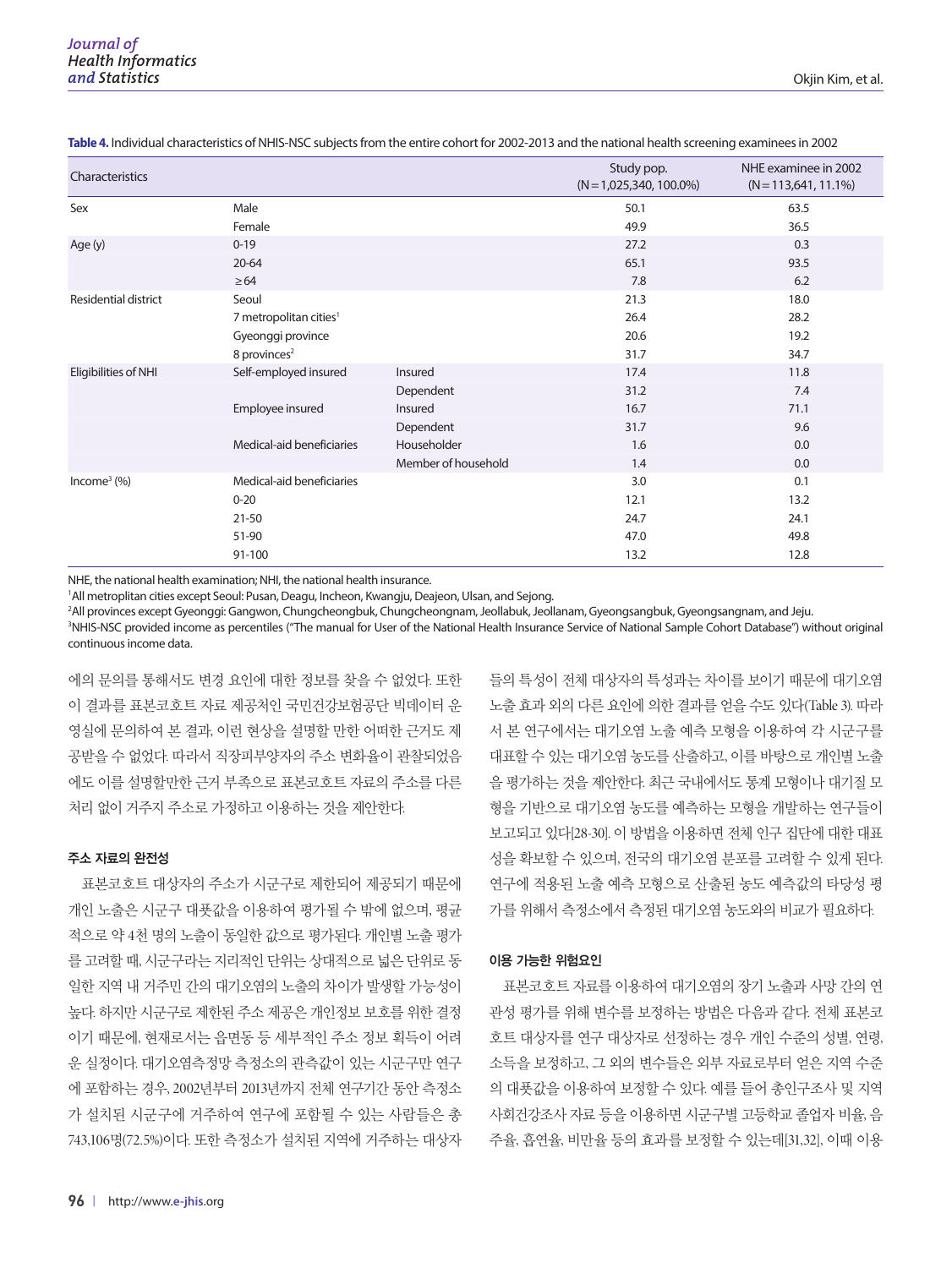되는 지역 수준의 변수 효과는 개인 수준의 그것과는 다른 경향을 보 일 수도 있다. 다른 방법은 국가건강검진 대상자를 연구 대상자로 선정 하여 자료에 포함된 개인 수준의 위험 요인을 보정하는 것이다. 그런데 국가건강검진 대상자는 직장가입자와 지역세대주, 혹은 40세 이상의 성인으로 한정되어 있어 전체 인구에 대한 대표성을 갖지 못한다는 제 한점이 있다. 두 집단 간의 차이를 비교하기 위해 전체 연구 대상자와 2002년 국가건강검진 수진자의 인구학적, 사회경제적 변수의 분포를 비교하였다(Table 4). 국가건강검진 수진자는 113,641명(11.1%)으로 전 체 연구 대상자에 비해 청장년 층의 남성 직장가입자 비율이 높았고, 소득 및 지역에 따른 차이는 크지 않았다. 따라서 다양한 보정 변수를 포함하기 위해서는 국가건강검진 자료를 이용하는 것을 제안하지만, 전체 자료와의 인구학적 특성 차이를 고려할 때 두 자료를 이용한 분 석 결과 비교 또한 필요하다. 이 모든 자료를 이용하는 경우에도 국내 에서는 독성 물질 혹은 분진에 대한 직업적인 노출 관련하여 이용 가 능한 정보가 없어 고려하기 어려운 실정이다.

표본코호트 자료의 강점 중 하나가 대상자들의 의료 이용 정보를 이용할 수 있다는 점이다. 이 정보는 대기오염의 건강 영향 평가를 위 한 연구 수행 시 기저 질환에 대한 효과를 혼란 변수로 여겨 보정하거 나, 효과 교정 인자(effect modifier)로 이용할 수 있다. 그런데 표본코호 트 자료에 포함된 의료 이용 정보는 건강보험에서 의료비용을 지급하 는 치료에 국한된다는 제한점이 있다. 또한 의료 이용 자료를 분석을 위해서는 반복 처방, 일괄 청구, 다중 질병 코드 등의 처리 방법 등에 대한 충분한 고려가 필요하기 때문에 자료 가공에 많은 노력이 필요하 다. 따라서 의학적인 진단과 건강보험 청구 자료에 대한 전문적인 지식 에 근거한 충분한 연구가 뒷받침되지 않는 한, 기저 질환 관련 변수는 정확도가 조금 떨어지더라도 국가건강검진 결과에 포함된 현재 앓고 있는 질환에 관한 설문 결과를 이용할 것을 제안한다.

# 고찰 및 결론

본 연구는 표본코호트 자료를 활용하여 대기오염 장기 노출이 사망 에 미치는 영향을 평가하기 위한 역학 연구를 수행할 때 고려해야 하 는 자료 특성을 탐색하고 자료 처리 방법을 제안하기 위해 수행되었다. 본 연구에서 제시한 4가지 자료 특성은 연구 대상자에 대한 추적 여부, 주소지 부여 기준의 일관성, 주소 자료의 완전성, 이용 가능한 위 험 요인이었다. 표본코호트 전체 대상자 중 약 11.7%에 대한 자료가 연 구 기간 동안 일부 수집되지 않았으며, 전체 연구 기간 동안 대상자들 의 주소 부여 기준의 변화가 명확하지 않은 것으로 파악되었다. 개인 정보 보호 차원에서 시군구 단위로 제공되는 거주지 정보를 이용할 경 우 평균적으로 약 4천 명의 대기오염 노출이 동일하게 평가되는 것으

로 나타났고, 전체 표본코호트 대상자보다는 국가검진대상자들을 연 구 대상으로 하는 경우 고려할 수 있는 개인 수준의 위험 요인이 많은 것으로 확인되었다. 이러한 결과를 바탕으로 추적 실패로 인해 손실된 자료는 결측으로 처리하되, 그 기간이 개인별 전체 추적 기간 중 50% 이하인 대상자만 연구에 포함하는 것을 제안하였다. 또한 개인별 대기 오염 장기 노출은 표본코호트 자료에서 제공하는 시군구 정보를 이용 하여 평가하되, 대기오염 노출 예측 모형에 의해 추정된 대기오염 농도 값을 이용하도록 제안하였다. 표본코호트 대상자를 분석에 포함시키 기 위해 선행 연구에서 고려하였지만 자격DB에 포함되지 않아 이용할 수 없는 변수들은 외부 자료의 지역 수준의 변수로 보정하는 것을 제 안하였으며, 보다 정확한 개인 수준의 위험 요인 보정을 위해서 국가건 강검진 대상자 자료를 이용한 추가 분석을 수행할 것을 제안하였다.

본 연구 결과는 대기오염 역학 연구를 위해 중요한 자료인 표본코호 트의 활용 방법을 제시함으로써, 우리나라에서 대기오염의 건강 악영 향 규명에 기여할 수 있다. 북미와 유럽에서는 대규모 코호트 연구를 통해 대기오염 장기 노출과 사망 및 만성 질환의 연관성이 보고되고 있지만[1-5,9,10], 우리 나라에서는 미세 먼지 등 대기오염의 건강 영향 에 대한 관심이 증가하고 있음에도 불구하고 활용할 수 있는 코호트 자료의 부족으로 연구 결과가 거의 발표되지 않았다. 표본코호트 자료 는 국내 유일의 전국민에 대한 대표성을 갖는 대규모 장기 코호트로, 대기오염의 장기 노출을 평가하는 데 필요한 개인별 주소 및 위험 요 인들에 대한 정보를 포함하고 있다. 특히 매년 갱신되는 주소 정보를 이용하면 주소지 이동을 고려한 대기오염 장기 노출 평가를 할 수 있 어 한 시점의 주소 정보를 이용할 때 발생할 수 있는 측정 오차를 감소 시킬 수 있다. 표본코호트 자료가 가지는 이런 강점에도 불구하고 본 연구에서 제시된 4가지 자료 특성이 고려되지 않으면 개인의 노출 평 가 및 건강 영향 평가 결과에서 예측하지 못한 오차나 편이가 발생할 수 있다. 본 연구 결과를 통해 표본코호트 자료를 활용한 대기오염 역 학 연구 특히 대기오염 장기 노출 연구를 수행할 때 자료 탐색 시간을 단축하고, 보다 명확하게 자료를 파악할 수 있으며, 나아가 추후 연구 에서 보다 정확하게 건강 영향을 평가할 수 있을 것으로 기대된다.

연구 대상자의 추적 실패로 발생한 자료 손실에 대한 자료 처리 방 법은 제외되는 대상자 수를 최소화하여 통계 분석의 검정력을 잃지 않으면서 개인별 노출 기간을 충분히 고려하고, 실 거주지 자료를 이용 함으로 측정 오차가 적게 발생할 수 있도록 한다. 최근 대기오염 장기 노출 연구에서는 거주지 이동을 고려하여 개인 노출을 평가하고 있는 데, 이런 연구는 표본코호트와 같이 대상자의 주소가 코호트 등록 후 재 수집되기 때문에 적용 가능한 방법이다. 코호트 등록 초기의 정보 만 이용할 수 있는 연구에서는 대상자가 연구 기간 내내 동일한 거주 지에 살았으며 시간에 따른 지역별 대기오염 농도의 순위는 바뀌지 않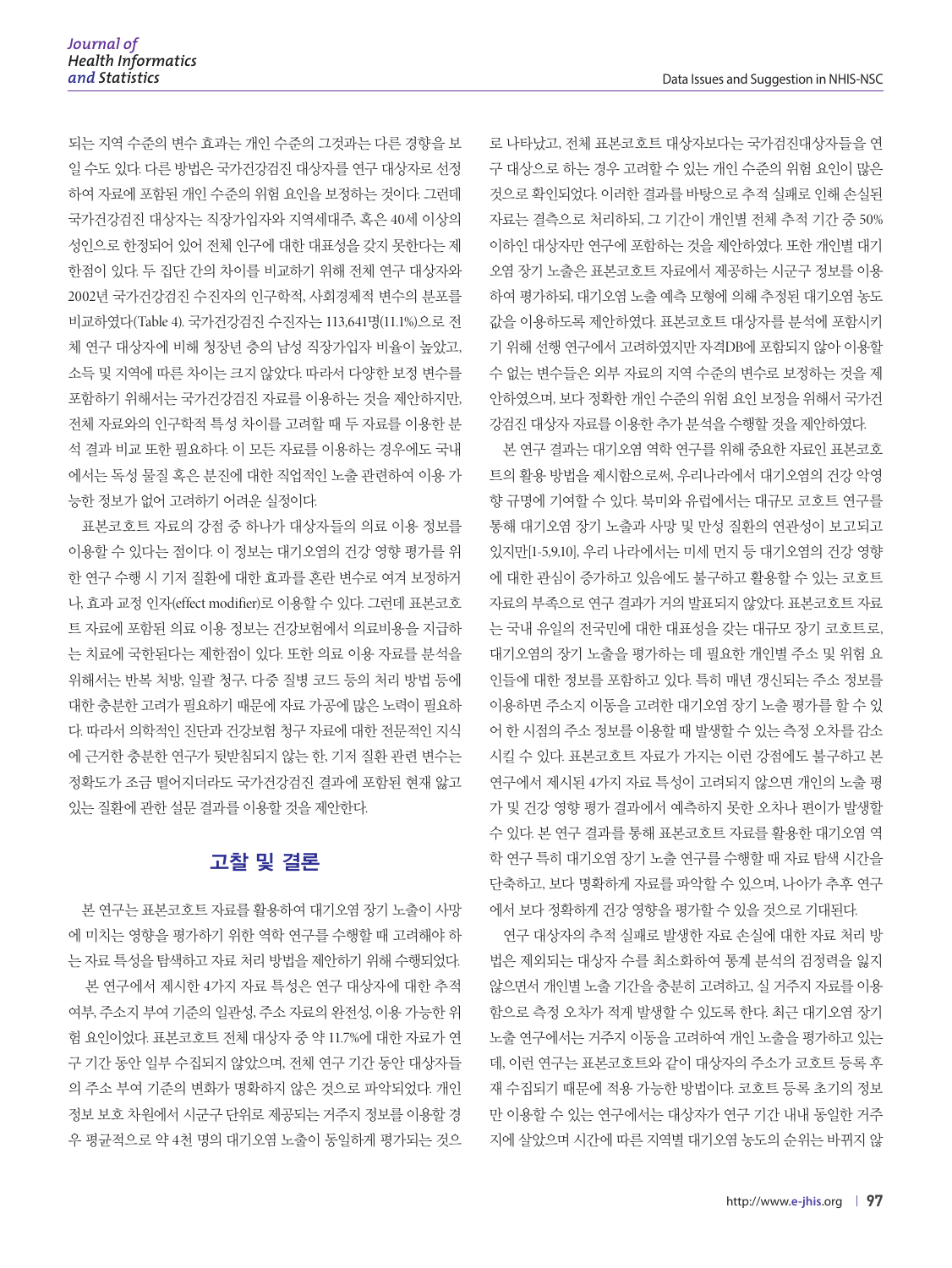는다는 가정하에 수행된다. 따라서 사망 신고 시의 거주지가 연구 초 기와 상이하게 다르면 대상자를 연구에서 제외시킬 수 밖에 없어 상당 수 자료를 제외해야 하는 제한점이 있었다[1].

 표본코호트 자료를 기반으로 환경 역학 연구를 수행하는 경우 개 인의 환경 노출은 시군구 단위로 평가된다. 최근 해외의 대기오염 장기 노출 코호트 연구에서 개인 노출은 우편번호 지역 혹은 집계구 등 상 대적으로 좁은 지역을 단위로 평가되거나[1,10,22], 실제 주소를 기반으 로 평가되었다[3,9,20,21,24,33]. 이에 반해 표본코호트 자료의 분석 단 위인 시군구는 상대적으로 넓은 지역으로 동일한 지역 내 개인 간에 있을 수 있는 노출 차이를 반영할 수 없다는 한계점이 있다. 향후 연구 에서는 시군구 단위의 개인 노출을 이용한 대기오염 건강 영향 분석 결과와 개인 주소 단위 노출을 이용한 결과를 비교함으로써, 공간적인 오분류로 인해 발생할 수 있는 오류에 대한 탐구가 필요하다.

 향후 연구로 본 연구에서 제안된 자료 처리 방법이 실제 분석 결과 에 미치는 영향을 정량적으로 평가하는 연구가 필요하다. 본 연구는 표본코호트 자료를 탐색한 결과를 바탕으로 별도의 가공 없이 건강 영향 분석을 수행하는 경우 발생할 수 있는 오류들을 제시하였다. 따 라서 제안된 자료 처리 방법의 적용 전 후의 개인 노출과 건강 영향 분 석 결과 비교를 통한 오류의 정도가 적량적으로 평가되어야 한다.

또한 표본코호트 자료를 활용하여 사망 외의 질병 이환 등 다른 건 강 결과를 이용하여 대기오염의 건강 영향을 평가할 때 고려되어야 할 특성 및 자료 처리을 제시하는 연구가 필요하다. 표본코호트 자료의 가장 큰 장점 중 하나가 본 연구에서 가정한 사망 외에도 대상자들의 질병 이환을 포함한 의료 이용 등의 정보가 이용 가능하다는 점이다. 이 정보를 이용하여 대기오염 장기 노출의 영향을 사망뿐만 아니라 다 양한 건강 결과에 대해 평가할 수 있다. 그러나 명확한 건강 결과인 사 망과 달리, 질병 발생이나 이환은 건강보험 청구자료에서 정확도의 차 이를 보일 수 있다. 또한, 표본코호트에 수록된 질병 이환 및 의료 이용 자료는 국민건강보험 청구 자료로 보험에서 보장하는 치료 내용만 기 록되며, 자격 상실 시기의 자료는 수집되지 않는 등의 특이점이 있다. 따라서 이후 연구에서 사망 외의 질환 이환을 관심 건강 결과로 고려 하는 경우에 적용할 수 있는 자료 처리 방법을 독립적으로 제시할 필 요가 있다. 그 결과가 바탕이 된다면 다양한 건강 영향을 평가할 수 있 을 것이다.

본 연구는 표본코호트를 기반으로 거주지 이동을 고려한 대기오염 장기 노출이 사망에 영향을 주는지를 평가하는 경우, 정확한 건강영 향 평가를 위해 적용할 수 있는 자료 처리 방법을 제시하였다. 이 결과 는 대기오염과 사망의 연관성에 대한 연구에 구체적인 지침을 제공하 는 한편, 유사한 주제의 연구를 계획하는 연구자들에게 자료의 특성 파악, 자료 가공, 분석방법 적용에 대한 방향을 제시할 수 있다. 궁극적

## **RERERENCES**

- 1. Pope CA, Burnett RT, Thun MJ, Calle EE, Krewski D, Ito K, et al. Lung cancer, cardiopulmonary mortality, and long-term exposure to fine particulate air pollution. J Am Med Assoc 2002;287(9):1132-1141.
- 2. Laden F, Schwartz J, Speizer FE, Dockery DW. Reduction in fine particulate air pollution and mortality extended follow-up of the Harvard Six Cities study. Am J Respir Crit Care Med 2006;173:667-672.
- 3. Hart JE, Liao X, Hong B, Puett RC, Yanosky JD, Suh H, et al. The association of long-term exposure to PM2.5 on all-cause mortality in the Nurses' Health Study and the impact of measurement-error correction. Environ Health 2015;14:38.
- 4. Beelen B, Stafoggia M, Raaschou-Nielsen O, Andersen ZJ, Xun WW, Katsouyanni K, et al. Long-term exposure to air pollution and cardiovascular mortality an analysis of 22 European cohorts. Epidemiol 2014;25(3):368-378.
- 5. Beelen R, Raaschou-Nielsen O, Stafoggia M, Andersen ZJ, Weinmayr G, Hoffmann B, et al. Effects of long-term exposure to air pollution on natural-cause mortality: an analysis of 22 European cohorts within the multicenter ESCAPE projects. The LANCET 2014;383(9919):785-795.
- 6. Lipfert FW. A critical review of the ESCAPE project for estimating long-term health effects of air pollution. Environ Int 2017;99:87-96.
- 7. Lee JY, Lee JS, Park SH, Shin SA, Kim KW. Cohort profile: The National Health Insurance Service-National Sample Cohort (NHIS-NSC), South Korea. Int J Epidemiol 2015;0(0):1-8.
- 8. Pope CA, Dockery DW. Health effects of fine particulate air pollution: lines that connect. J Air Waste Manag Assoc 2006;56:709-742.
- 9. Beelen R, Hoek G, Brandt PA, Goldbohm RA, Fischer P, Schouten LJ, et al. Long-term effects of traffic-related air pollution on mortality in a Dutch cohort (NLCS-AIR Study). Environ Health Perspect 2008;116 (2):196-202.
- 10. Crouse DL, Peters PA, Hystad P, Brook JR, Donkelaar AV, Martin RV, et al. Ambient PM2.5, O3, NO2 exposures and associations with mortality over 16 years of follow-up in the Canadian Census Health and Environment Cohort (CanCHEC). Environ Health Perspect 2015; 123(11):1180-1186.
- 11. Ueda K, Nagasawa S, Nitta H, Miura K, Ueshima H Exposure to par-